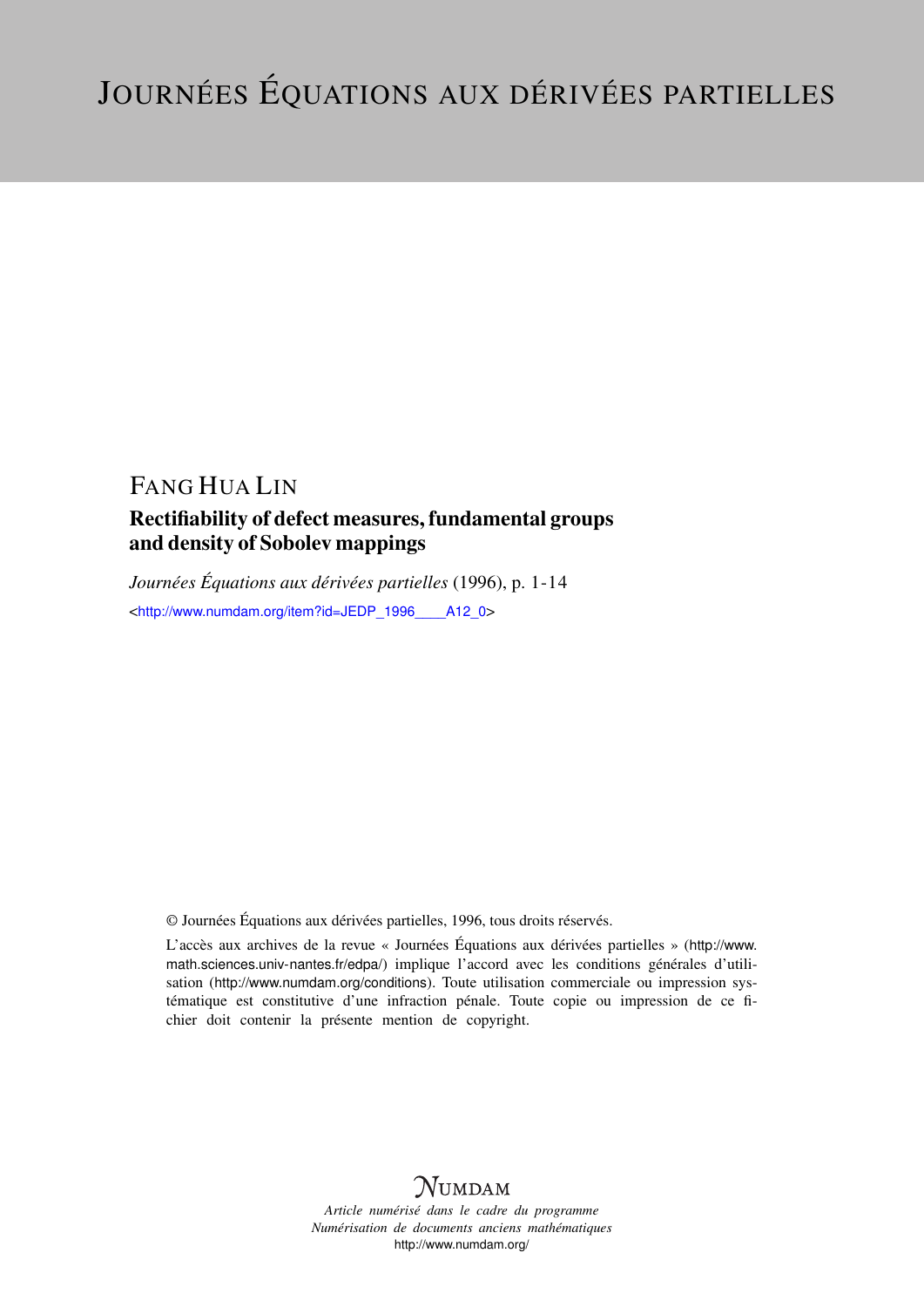# **Rectifiability of Defect Measures, Fundamental Groups and Density of Sobolev Mappings**

Fang Hua Lin

Courant Institute of Mathematical Sciences

### **Abstract**

Here we study all possible weak-limits of a minimizing sequence, for the  $p$ -energy functional, consisting of continuous maps between Riemann manifolds subject to a Dirichlet boundary condition. We show that if  $p$  is not an integer, then any such limit is, in particular, a stationary *p*-harmonic map which is  $\mathbb{C}^{1,\alpha}$  continuous away from a closed subset of Hausdorff dimension  $\leq n - [p] - 1$ . If p is an integer, then any such limit is a weakly *p*-harmonic map along with a  $(n - p)$ -rectifiable Radon measure  $\mu$ . Moreover, the limiting map is  $\mathbb{C}^{1,\alpha}$  continuous away from a closed subset  $\sum \equiv spt\mu \cup S$ with  $H^{n-p}(S) = 0$ . The same results valid for minimizing sequences in a homotopy class.Some density properties of smooth maps in Sobolev spaces of mappings are also implied by our measure theoretic results.

## **1 Introduction**

Let M be a smooth, compact Riemannian manifold with smooth boundary  $\partial M$ , and let N be a smooth, compact Riemannian manifold without boundary. Suppose  $g: \partial M \to N$  is a Lipschitz continuous map, and  $1 < p < n$ ,  $n = \dim M$ , we consider the variational problem:

(1.1) 
$$
\min E_p(u) \equiv \int_M |\nabla u|^p dx
$$

among maps  $u: M \to N$  such that  $u|_{\partial M} = g$ .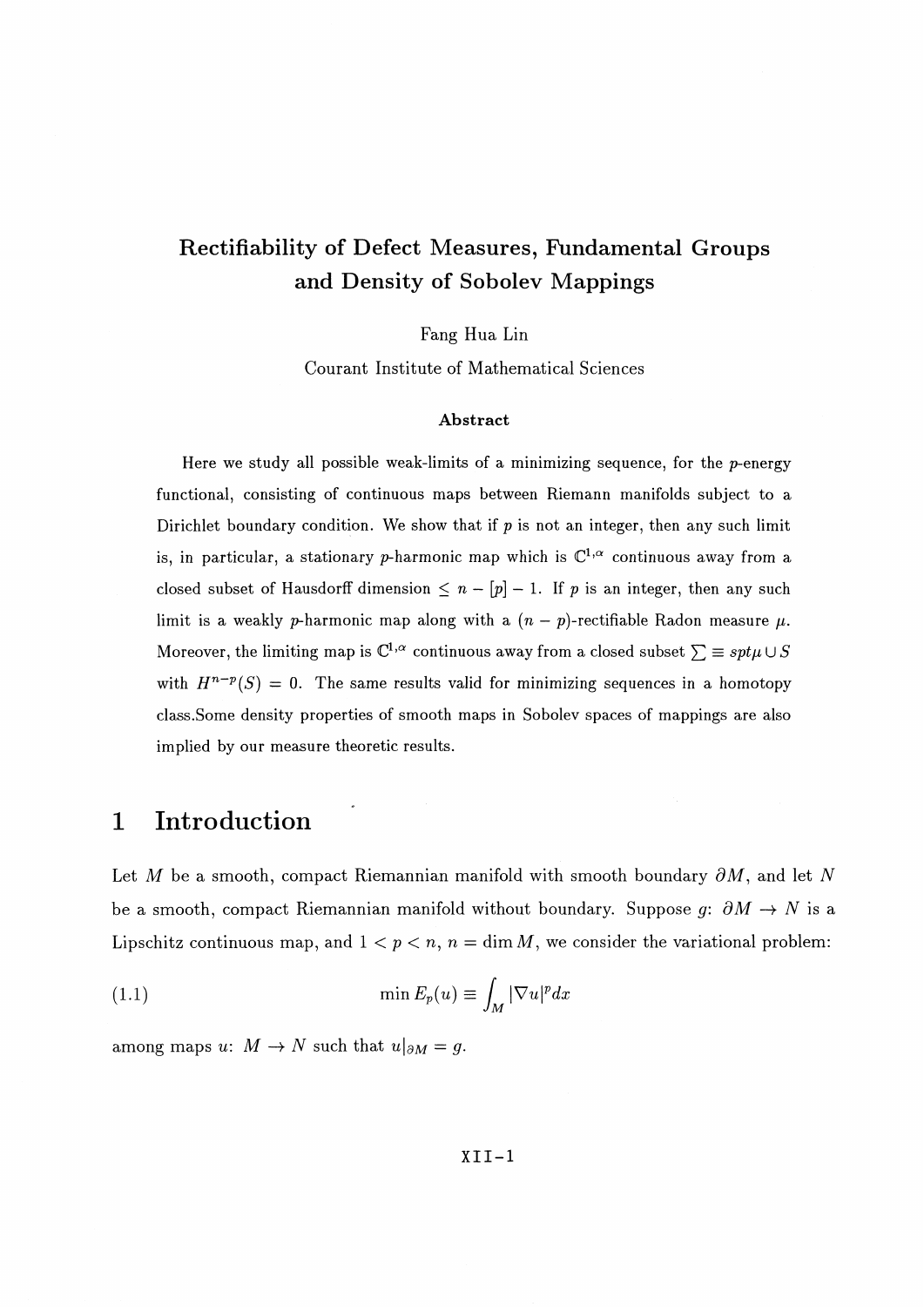The *first natural question* one has to address is whether or not the set,

(1.2) 
$$
W_g^{1,p}(M,N) = \{u: M \to N, u|_{\partial M} = g, \text{ and } \nabla u \in L^p(M)\}
$$

is nonempty.

For this we have the following:

**Theorem** [**HL**] If N is  $[p-1]$ -connected, then  $W^{1,p}_g(M, N) \neq \emptyset$ . In fact,

(1.3)  

$$
\inf \left\{ \int_M |\nabla u|^p(x) dx : u \in W_g^{1,p}(M,N) \right\}
$$

$$
\leq C_p(N) \inf \left\{ \int_M |\nabla v|^p(x) dx : v \in W_g^{1,p}(M,\mathbb{R}^K) \right\}.
$$

*Here we assume that N is isometrically embedded in*  $\mathbb{R}^K$ *, and*  $C_p(N)$  *is a constant depending only on N and p. In particular, if g is a trace of*  $W^{1,p}(M,\mathbb{R}^K)$  *map on*  $\partial M$ *, with*  $q(\partial M)$ *contained in N, then*  $W^{1,p}_g(M, N) \neq \emptyset$ .

In general, B. White [W] showed that  $W^{1,p}_g(M, N) \neq \emptyset$  if and only if g has a continuous extension on  $M \cup M^{[p]}$  where  $M^{[p]}$  is a [p]-dimensional skeleton of M. The estimate (1.3) may not be valid, however, in this general situation.

If under certain topological conditions that the space  $C_g^0(M, N)$  (continuous maps with trace *g)* is not empty, then one is interested in the following spaces:

$$
H_s^{1,p}(M,N) \equiv \text{the strong closure of } C_g^0(M,N) \text{ in } W_g^{1,p}(M,N),
$$
  

$$
H_w^{1,p}(M,N) \equiv \text{the weak closure of } C_g^0(M,N) \text{ in } W_g^{1,p}(M,N).
$$

One deduces from the definitions above that

(1.4) 
$$
H_s^{1,p}(M,N) \subseteq H_w^{1,p}(M,N) \subseteq W_g^{1,p}(M,N).
$$

We also define  $R^{1,p}_{g}(M,N)$  to be the subset of  $W^{1,p}_{g}(M,N)$  consisting of all such maps *u* that are smooth away from a  $(n - [p] - 1)$ -dimensional skeleton of M. It follows from the proof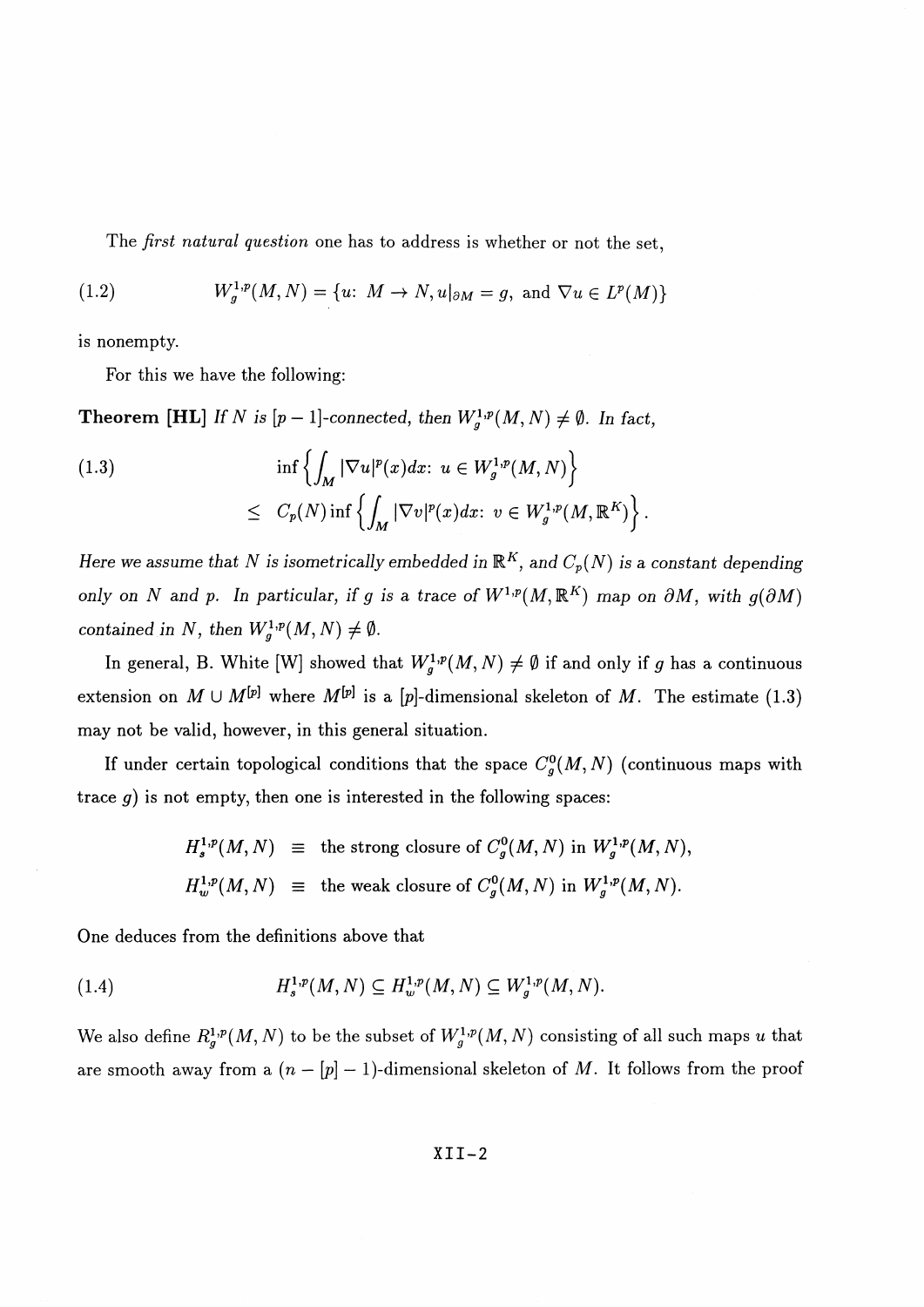of [HL, §6] that  $R^{1,p}_{g}(M,N)$  is dense in  $W^{1,p}_{g}(M,N)$  in the strong topology (cf. [CG]). Later, Bethuel [B] showed that  $R^{1,p}_g(M,N)$  is always dense in  $W^{1,p}_g(M,N)$  without the assumption of *[p —* l]-simply connectness of *N.* **On** the other hand, we have the following so-called "Gap-phenomena^:

**Theorem [HL2]** There are smooth maps g from  $S^2 \equiv \partial B^3$  into  $S^2$  of degree zero such that

$$
\min_{W^{1,2}(B^3,S^2)} \left\{ \int_{B^3} |\nabla u|^2(x) dx: \ u|_{\partial B^3} = g \right\}
$$
  

$$
<\quad \inf_{H^{1,2}_s(B^3,S^2)} \left\{ \int_{B^3} |\nabla u|^2(x) dx: \ u|_{\partial B^3} = g \right\}.
$$

This gap-phenomena implies, in particular, that  $H_s^{1,2}(B^3, \mathbb{S}^2) \neq W_q^{1,2}(B^3, \mathbb{S}^2)$ . Some generalizations were made in [GMS2], but the optimal result was shown by Bethuel in [B].

**Theorem [B]**  $C_g^0(M,N)$  is dense in  $W^{1,p}_g(M,N)$  with respect to the strong topology on  $W^{1,p}_g(M, N)$  if and only if  $\pi_{[p]}(N) = 0$ .

As an easy consequence, one deduces for p-energy functional that no gap-phenomena for any  $g \in C^{0}(\partial M, N)$  if and only if  $\pi_{p}(N) = 0$ .

This leads us to ask the *second question:* Is

$$
\inf\left\{\int_M|\nabla u|^p(x)dx, u\in H_s^{1,p}(M,N)\,\,\text{with}\,\, u|_{\partial M}=g\right\}
$$

**achieved? (cf.** [HL2]).

Similar questions were also posed by Schoen-Uhlenbeck and Schoen-Yau before the work [HL2] for maps in a homotopy class. Indeed, in the case  $\partial M = \emptyset$ , it was shown in [SU] that any map  $f \in W^{1,p}(M,N)$  induces  $f^*$ :  $H^k(N,R) \to H^k(M,R)$ , for any  $0 \leq k \leq$  $[p-1]$ , a homomorphism between cohomology classes. We also note that Burstall [Bu] proved  $W^{1,2}(M,N)$  maps induce conjugate classes of homomorphism  $\pi_1(M) \to \pi_1(N)$ , and Schoen-Yau [SY] showed one can define conjugate classes of  $\pi_{n-1}(M) \to \pi_{n-1}(N)$  for  $W^{1,n}(M,N)$ maps. In [W], White established the following results: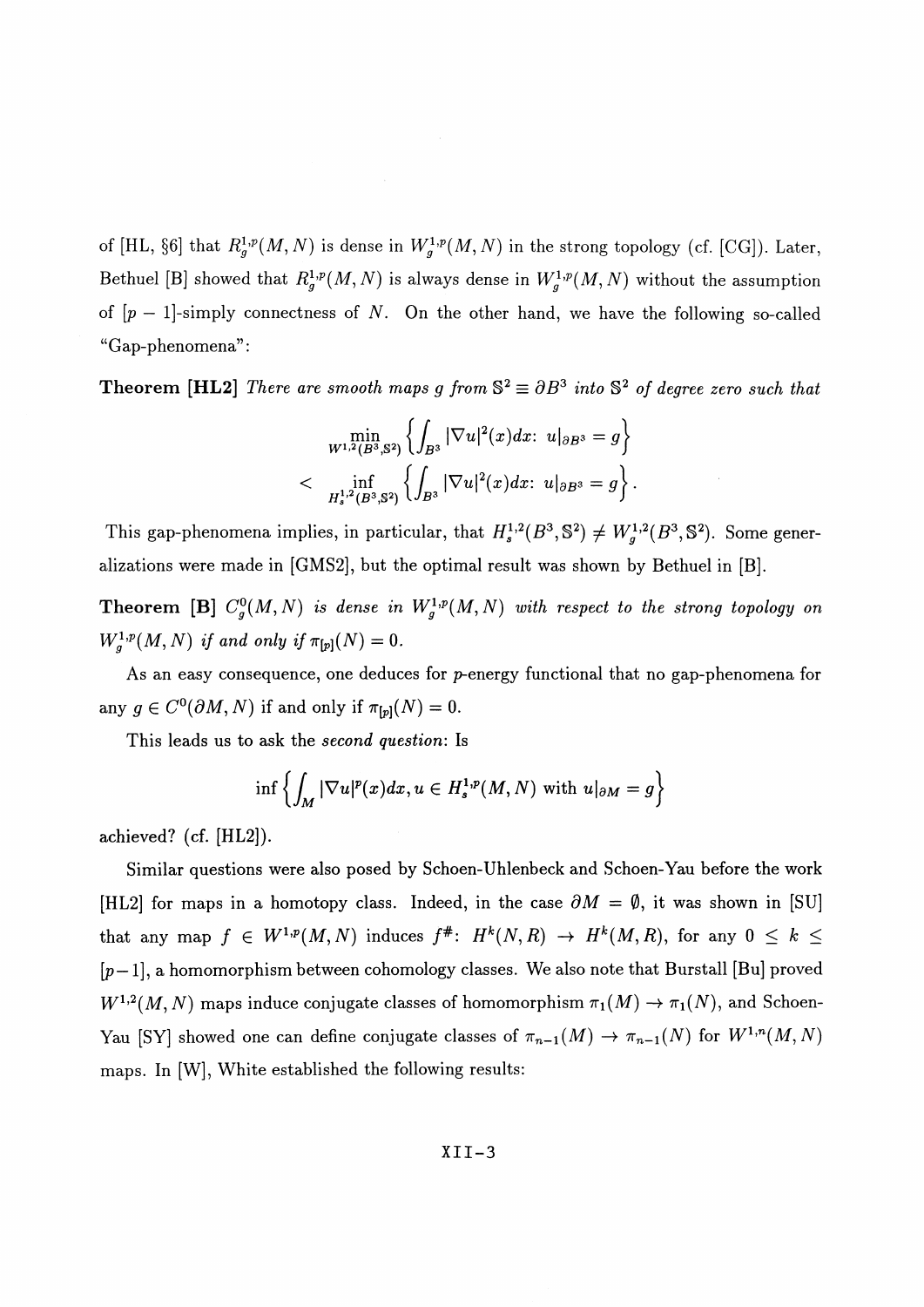**Theorem** [W],  $\sum_{i=1}^{n}$ (i) Let  $d = \begin{cases} [p] & \text{if } p \text{ is not an integer} \\ p-1 & \text{if } p \text{ is an integer}, \end{cases}$  then each  $f \in H_w^{1,p}(M,N)$  has a well-defined *d-homotopy type which is preserved under weak convergence; (ii)* If  $d = [p-1]$ , then each map  $f \in W^{1,p}(M, N)$  has a well-defined d-homotopy type and it *is preserved under weak-convergence of maps; (iii)* Each map  $f \in H^{1,p}_s(M, N)$  has a well-defined [p]-homotopy type that is preserved under *the strong convergence of maps.*

Examples show also that above results are optimal in general. This indicates also the answer to the second question may be rather difficult. Indeed there is very little progress being made toward the solution of the second question.

For the special case of maps from  $B^3$  into  $\mathbb{S}^2$ . Bethuel-Brezis-Coron [BBC] introduced the so-called *relaxed-energy:*

(1.5) 
$$
F(u) \equiv E(u) + 8\pi L(u),
$$

where  $E(u) = \int_{B^3} |\nabla u|^2(x) dx$ 

$$
L(u) = \frac{1}{4\pi} \sup_{\substack{\xi \colon \mathbb{R}^3 \to R \\ |\nabla \xi| \le 1}} \left\{ \int_{B^3} D(u) \cdot \nabla \xi dx - \int_{\partial B^3} D(u) \cdot n \xi d\sigma \right\},\,
$$

 $D(u)$  is the dual vector of the 2-form  $u^*\omega$ ,  $\omega$  is the volume form on  $\mathbb{S}^2$  (cf. [BBC] for a geometrical interpolation of  $L(u)$ ).

They showed that

a) 
$$
|L(u) - L(v)| \leq C_0 \|\nabla u - \nabla v\|_{L^2(B^3)} (\|\nabla u\|_{L^2(B^3)} + \|\nabla v\|_{L^2(B^3)}),
$$

for all  $u, v \in W^{1,2}_q(B^3, \mathbb{S}^2)$ b) inf  ${E(u): u|_{\partial B^3} = g} = \inf f(u)$ , and  $L(u) = 0$  if and only if u  $u \in H_s^{1,1}(\mathbb{B}^3, \mathbb{S}^2)$   $L^p(u)$ ,  $u \mid \partial \mathbb{B}^3 = g f = \lim_{u \in W_g^{1,2}(\mathbb{B}^3, \mathbb{S}^2)}$  $H^{1,2}_s(B^3, \mathbb{S}^2);$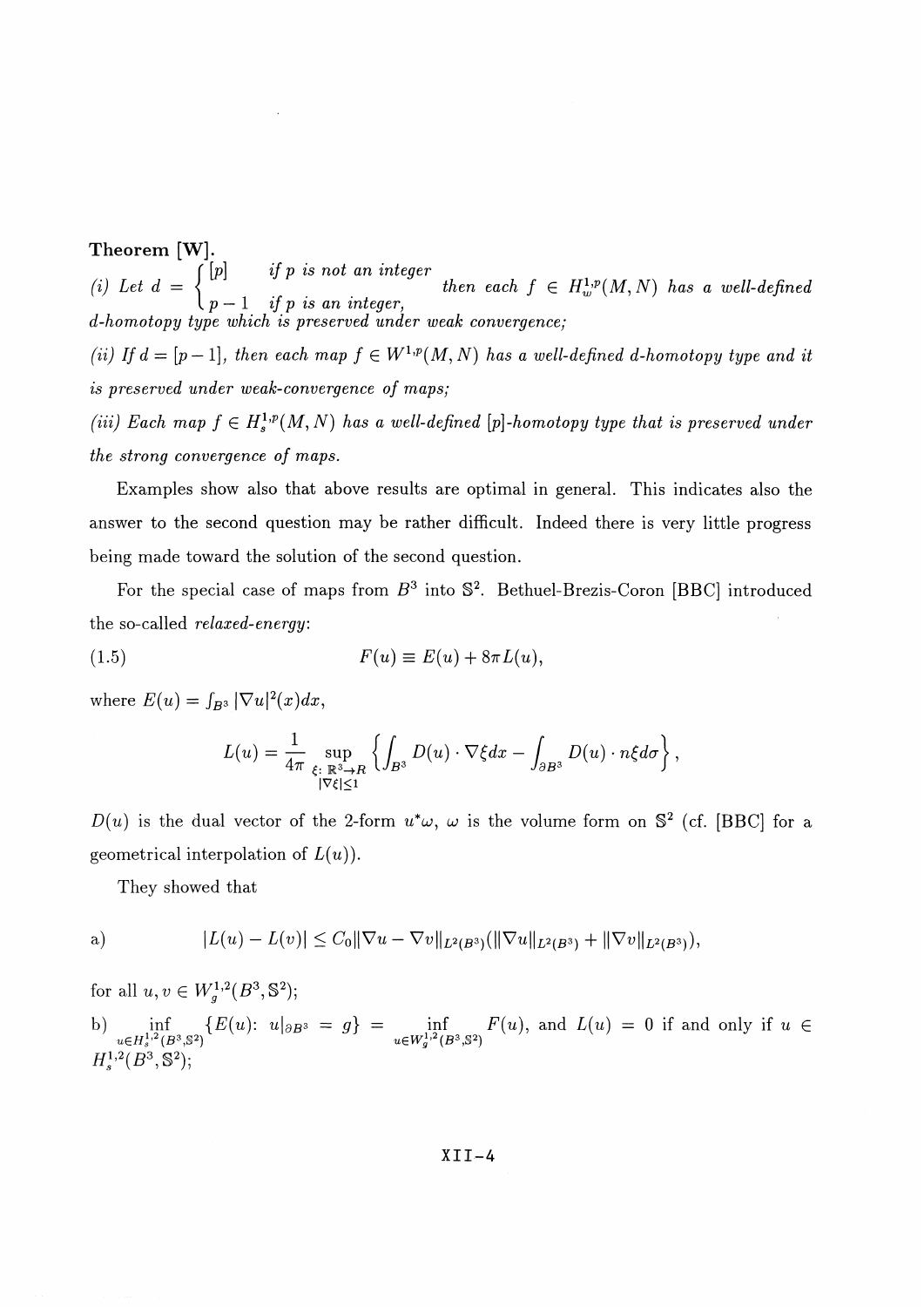c)  $F(\cdot)$  is sequentially lower-semicontinuous with respect to weak convergence of maps in  $W_q^{1,2}(B^2, \mathbb{S}^2).$ 

*i* From c) one sees that  $\inf\{F(u): u \in W_q^{1,2}(B^3, iS^2)\}$  is achieved. Moreover, the resulting maps are not, in general, energy minimizing harmonic maps, (cf. [BBC]) though they will always be weakly harmonic maps.

In a series of very general works, Giaquinta-Modica-Soucek studied an interesting object so-called *Cartesian current.* As an application, they deduced the above result of [BBC]. Moreover, they showed that if  $u \in W_q^{1,2}(B^3, \mathbb{S}^2)$  minimizes  $F(\cdot)$ , then *u* is smooth away from a closed rectifiable subset of finite  $H^1$ -measure (see [GMS] for details). We should note that both arguments in [BBC] and in [GMS] seems to work only for the special case the target is  $\mathbb{S}^2$  and the domain is  $B^3$ . The arguments in [GMS] may be generalizable to the case the target is 2-dimensional, but we do not know the exact statement. The *third natural question* is that: are minimizers of  $F(u)$  continuous?

In [HLP], Hardt, Poon and the author showed that the answer to the third question is "No" for general maps in the axially symmetric class. Indeed, we showed when  $F(\cdot)$  is restricted to the axially symmetric class of maps from  $B^3$  into  $\mathbb{S}^2$ , the minimizers of  $F(\cdot)$ may have isolated degree zero singularities. One does not know if this result remains true for minimizers of  $F(\cdot)$  among all maps in  $W^{1,2}_a(B^3,\mathbb{S}^2)$ .

Another question closely related to our discussions is the following:

*The Fourth Question:* How to characterize those maps in  $H^{1,p}_s(M,N)$ ? Some partial progresses were made in [B2], [BCDH] and [Z]. Now we can state our main results

**Theorem 1** Suppose the space of continuous maps from M into N with trace g,  $C_q^0(M, N)$ , *is not empty. Then any minimizing sequence for*  $E(v)$ ,  $v \in C_g^0(M, N)$ ,  $E(v) = \int_M |\nabla v|^2(x) dx$ , *contains a subsequence converging to a harmonic map u:*  $M \rightarrow N$ *, which is smooth away*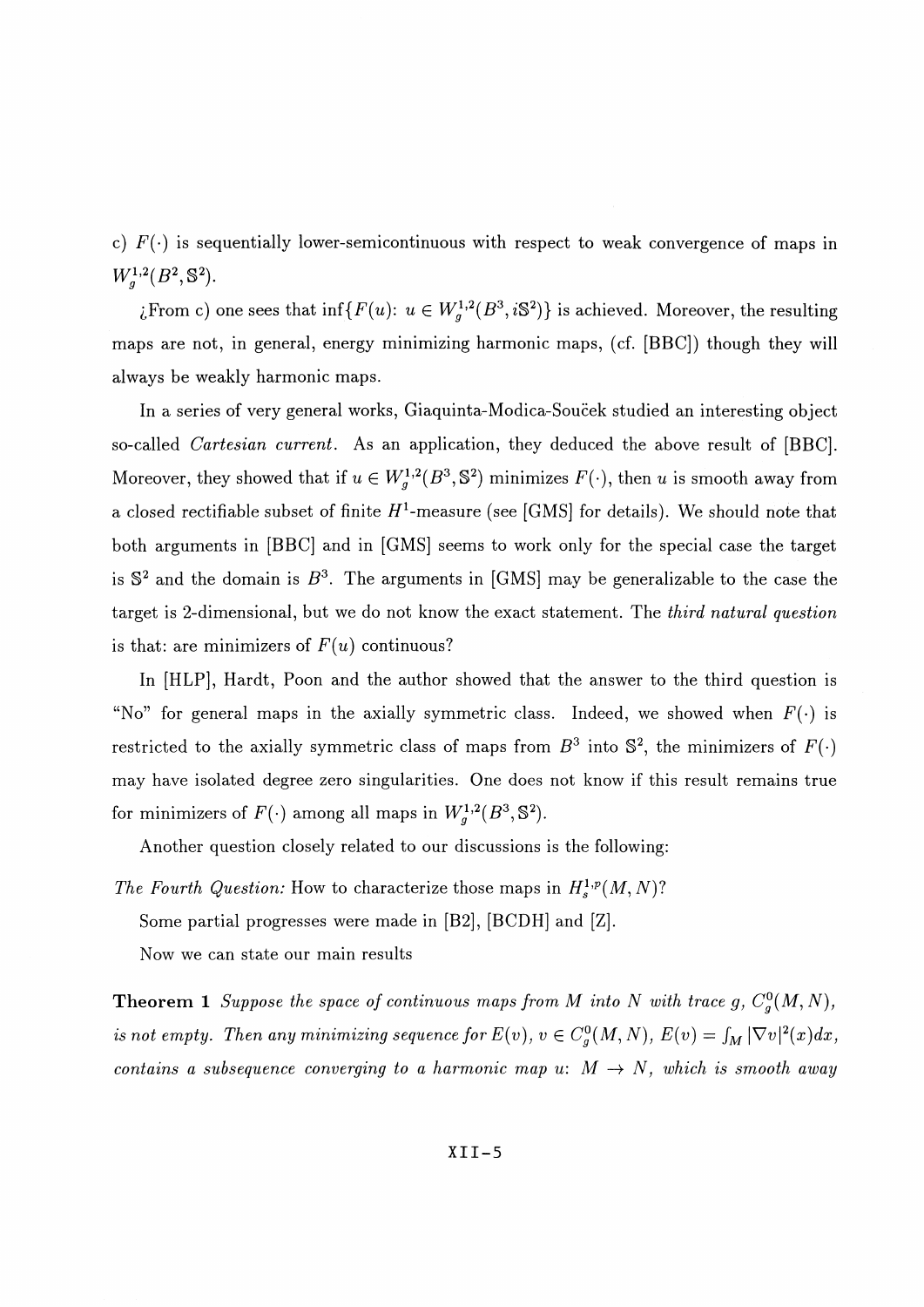*from a closed subset*  $\Sigma$  *of*  $M$  with finite  $(n-2)$ -dimensional Hausdorff measure. Moreover,  $\sum$  is rectifiable and the pair  $(\nu, u)$  is stationary for the energy. Here  $\nu$  is the corresponding *defect measure lived on*  $\Sigma$ . If, in addition,  $\pi_2(N) = 0$ , then  $\nu \equiv 0$  and u is an absolutely *energy minimizing map.*

**Remark.** The above theorem can be viewed as a generalization of the early stated results of [BBC] and [GMS]. The defect measure  $\nu$  is defined in the next section and for the stationarity of the pair  $(\nu, u)$  see [L]. With the same proof as that for Theorem 1, one can deduce the following results for  $p =$  integer.

**Theorem 2** Suppose  $C^0_g(M, N) \neq \emptyset$ , then any minimizing sequence for  $E_p(\cdot)$  over the space  $C^0_g(M,mN)$  contains a subsequence converging to a p-harmonic map u (p is an integer) which *is*  $C^{1,\alpha}$  *smooth away from a closed subset*  $\sum$  *of M of finite*  $(n - p)$ -dimensional Hausdorff *measure. Moreover,*  $\sum$  *is H<sup>n-p</sup>-rectifiable and the pair*  $(\nu, u)$  *is stationary for the p-energy. If, in addition,*  $\pi_p(N) = 0$ *, then the defect measure*  $\nu \equiv 0$ *, and u is an E<sub>p</sub>(') minimizing map.*

**Theorem 3** Suppose  $\partial M = \emptyset$  and g:  $M \to N$  is a map in  $H^{1,p}_w(M,N)$ , p, is an integer. *Then there is a pair*  $(\nu, u)$  stationary for the p-energy  $E_p(\cdot)$ . Here u is a  $C^{1,\alpha}$ , p-harmonic *map away from a closed,*  $(n-p)$ -rectifiable set  $\sum \subseteq M$ , and v is the defect measure supported *in*  $\sum$ *. Moreover, u has the same*  $(p-1)$  *homotopy type as g. If, in addition,*  $\pi_p(N) = 0$ , *then, for any map*  $g \in C^{0}(M, N)$ *, there is a energy minimizing p-harmonic map, u, in the p-homotopy class determined by g. Furthermore u is smooth away from a closed subset of M* with Hausdorff dimension  $\leq n - [p] - 1$ .

Next we consider the case that p is not an integer. We have somewhat better results.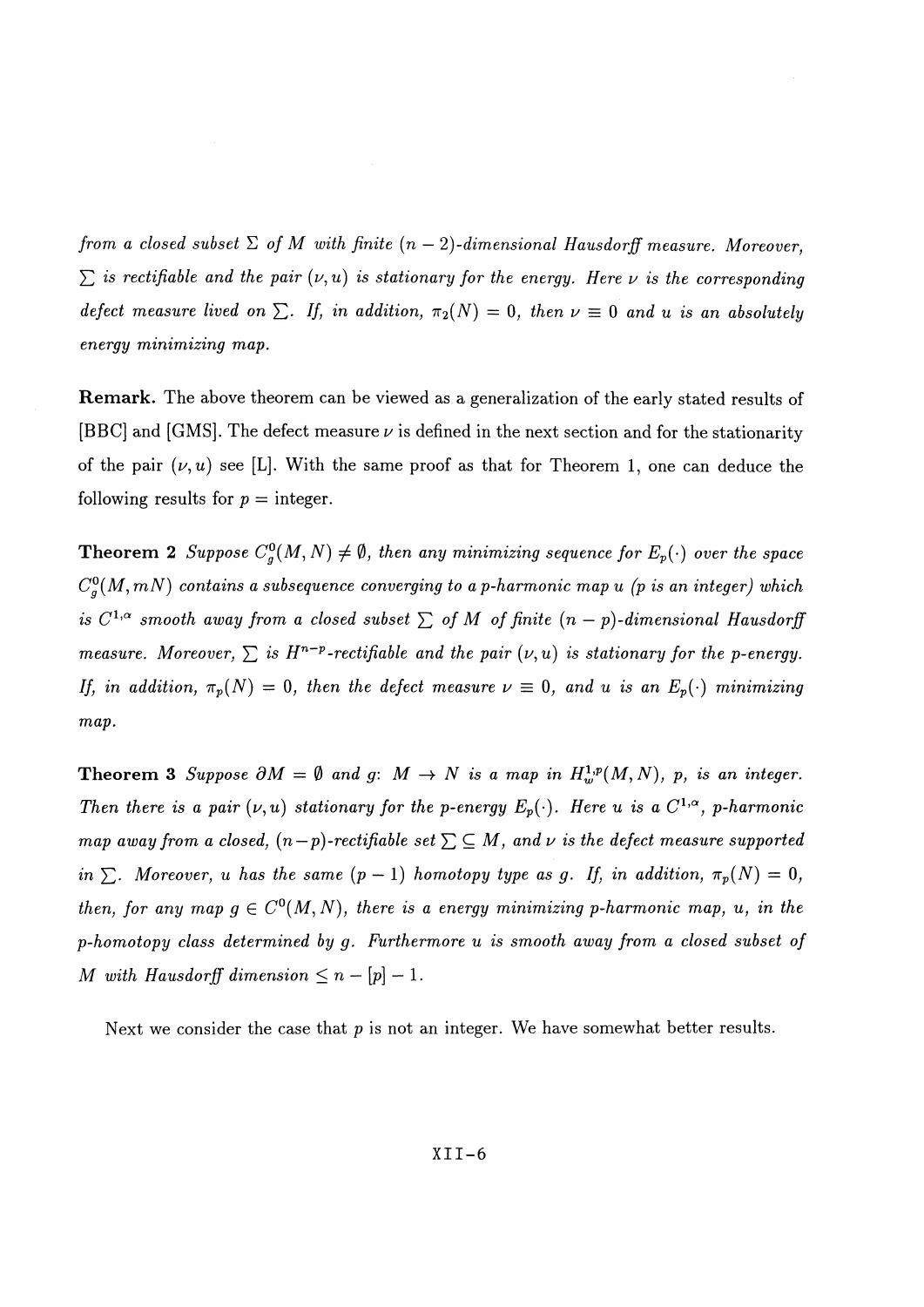**Theorem 4** *Under the same assumption as in Theorem 1. Let Up be a weak limit of a minimizing sequence for*  $\{E_p(v): v \in C^0_g(M, N)\}$  with  $p \neq$  integer. Then  $u_p \in H^{1,p}_s(M, N)$ , and hence  $u_p$  achieves the value inf $\{E_p(v): v \in H_s^{1,p}(M,N)\}$ . In particular,  $u_p$  is a stationary *map.* Furthermore,  $u_p$  is  $C^{1,\alpha}$  away from a closed subset of Hausdorff dimension  $\leq n - [p] - 1$ .

**Remark.** a) If for some  $k \in \{2, 3, ..., n-1\}$  that  $p < k$  and  $k - p$  sufficiently small, then the singular set of  $u_p$  has Hausdorff dimension  $\leq n - [p] - 2$ . This follows from the global energy bound and [HLW].

b) Note that there is no defect measure in case *p* is not an integer. Indeed such minimizing maps *Up* obtained in Theorem 2 above form a compact family whenever their energies staying bounded.This result is also closely related to the work [B] concerning the density of Sobolev maps and its relation to the fundamental groups of the target N.

c) The regularity of limiting maps obtained in both Theorem 1 and Theorem 4 was an open issue in the previous papers [B] and [W].

When  $\partial M = \emptyset$ , we have also the following.

**Theorem 5** Let g:  $M \to N$  be a continuous map between compact Riemannian manifolds without boundary. Let  $[g] \subset C^{0}(M, N)$  be the set of all maps homotopic to g. Then for any *minimizing sequence of maps in* [g] for the p-energy  $E_p(\cdot)$ , for some noninteger  $p \in (1,n)$ , *there is a converging subsequence such that the limiting map Up is a stationary p-harmomc map.* The map  $u_p$  is  $C^{1,\alpha}$  away from a closed subset  $\sum$  with Hausdorff dimension  $\leq n - [p]-1$ . *Moreover, the map*  $u_p$  has the sum  $[p]$ -homotopy type as g.

Finally the following results may be known to several experts, but no proof has been given. It is an easy consequence of Theorem 4.

**Corollary.** Let  $q: \partial B^4 \equiv \mathbb{S}^3 \rightarrow \mathbb{S}^2$  be a smooth map with Hopf-invariant of  $q, H(q) = 0$ . There the inf ${E_n(u): u \in C_n^0(B^4, \mathbb{S}^2)}$  is achieved by a map  $u_p \in H^{1,p}_s(B^4, \mathbb{S}^2)$ , for  $3 < p < 4$ .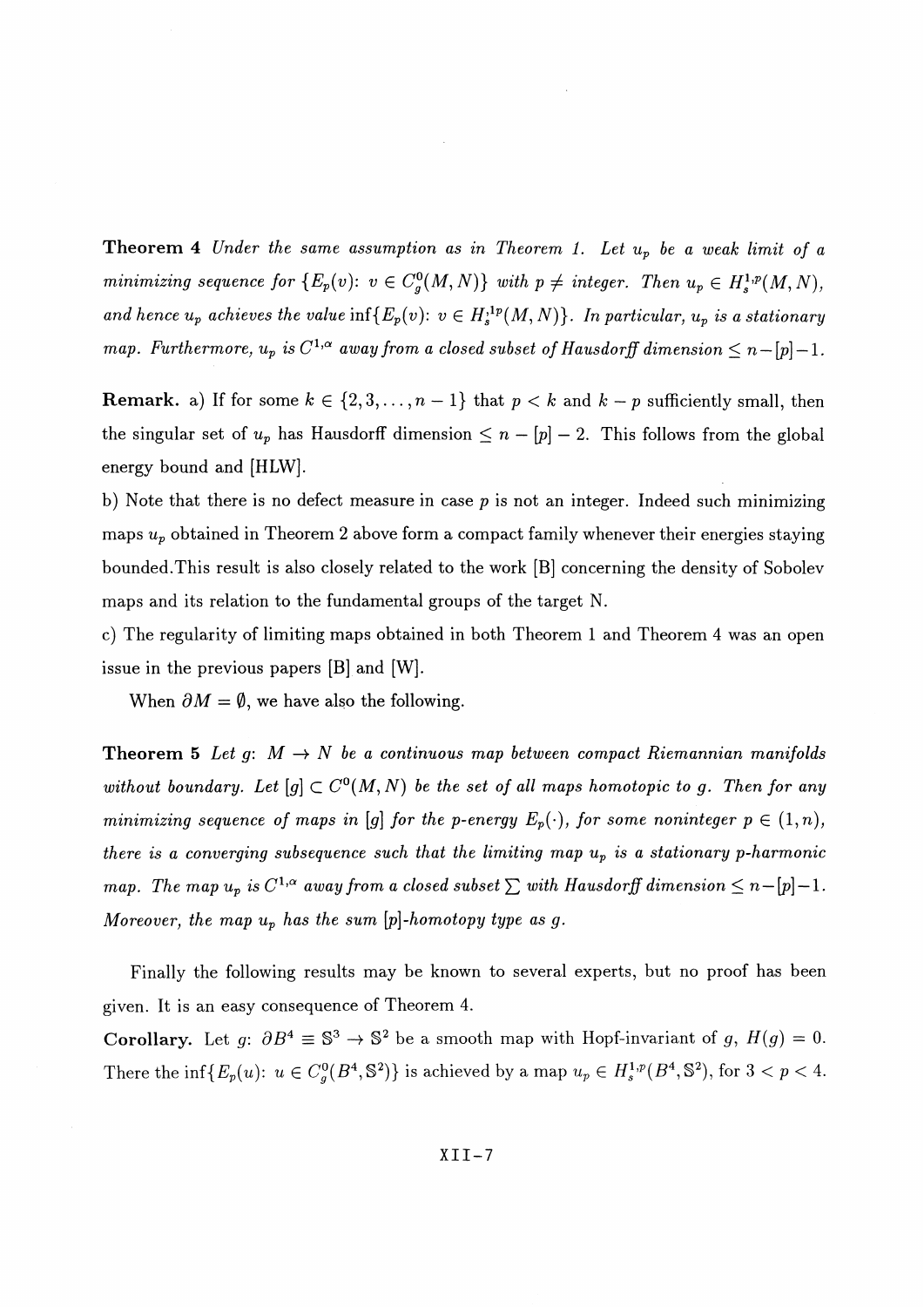Moreover,  $u_p$  is a stationary p-harmonic map which is smooth except at most finitely many points  $\{x_1, \ldots, x_N\} \subset B^4$  such that  $H(u_p|_{\partial B_r(x_i)}) = 0$ , for  $i = 1, \ldots, N$ , and for all sufficiently small  $r > 0$ .

# **2 The Ideas of Proofs**

We shall sketch the proof of the Theorem 1. Theorem 2 can be shown in the same way, and Theorem 3 follows the corresponding statements in Theorem 2. For the proof of Theorem 4, we shall only point out why  $p \neq$  integer is different from the case that p is an integer. In fact, the reset of arguments are again similar to that in the proof of Theorem 1.

*To show Theorem 1,* we let  $u_i \in C_g^0(M, N)$  be a minimizing sequence for  $E(\cdot)$  over  $C_g^0(M,N)$ . Consider a sequence of Radon measures

$$
\mu_i=|\nabla u_i|^2(x)dx, \qquad i=1,2,\ldots.
$$

We may assume that  $u_i \rightharpoonup u$  in  $W^{1,2}_g(M, N)$  weakly, and  $\mu_i \rightharpoonup \mu = |\nabla u|^2 dx + \nu$  (as Radon measures), here  $\nu \ge 0$  is also a Radon measure,<br>which will be called defect measure.

**Lemma 1 (Monotonicity)** For  $x \in M$ ,  $0 < r < d_x \equiv dist(x, \partial M)$ , the function  $\frac{\mu(B(x)r)}{r^{n-2}}$ *is monotone nondecreasing in* r.

**Remark.** There is also a boundary version **. Proof.**

$$
\frac{\mu(B_{\rho+\delta}(x)) - \mu(B_{\rho}(x))}{\delta} = \lim_{i} \int_{B_{\rho+\delta}\setminus B_{\rho}(x)} |\nabla u_i|^2 dy \cdot \frac{1}{\delta}
$$
  
\n
$$
= \frac{1}{\delta} \lim_{i} \int_{\rho}^{\rho+\delta} \left( \int_{\partial B_r(x)} |\nabla u_i|^2 d\sigma \right) dr
$$
  
\n
$$
\leq \frac{1}{\delta} \frac{\lim_{i} \int_{\rho}^{\rho+\delta} \left( \frac{n-2}{r} \int_{B_r(x)} |\nabla u_i^*|^2 dy \right) dr
$$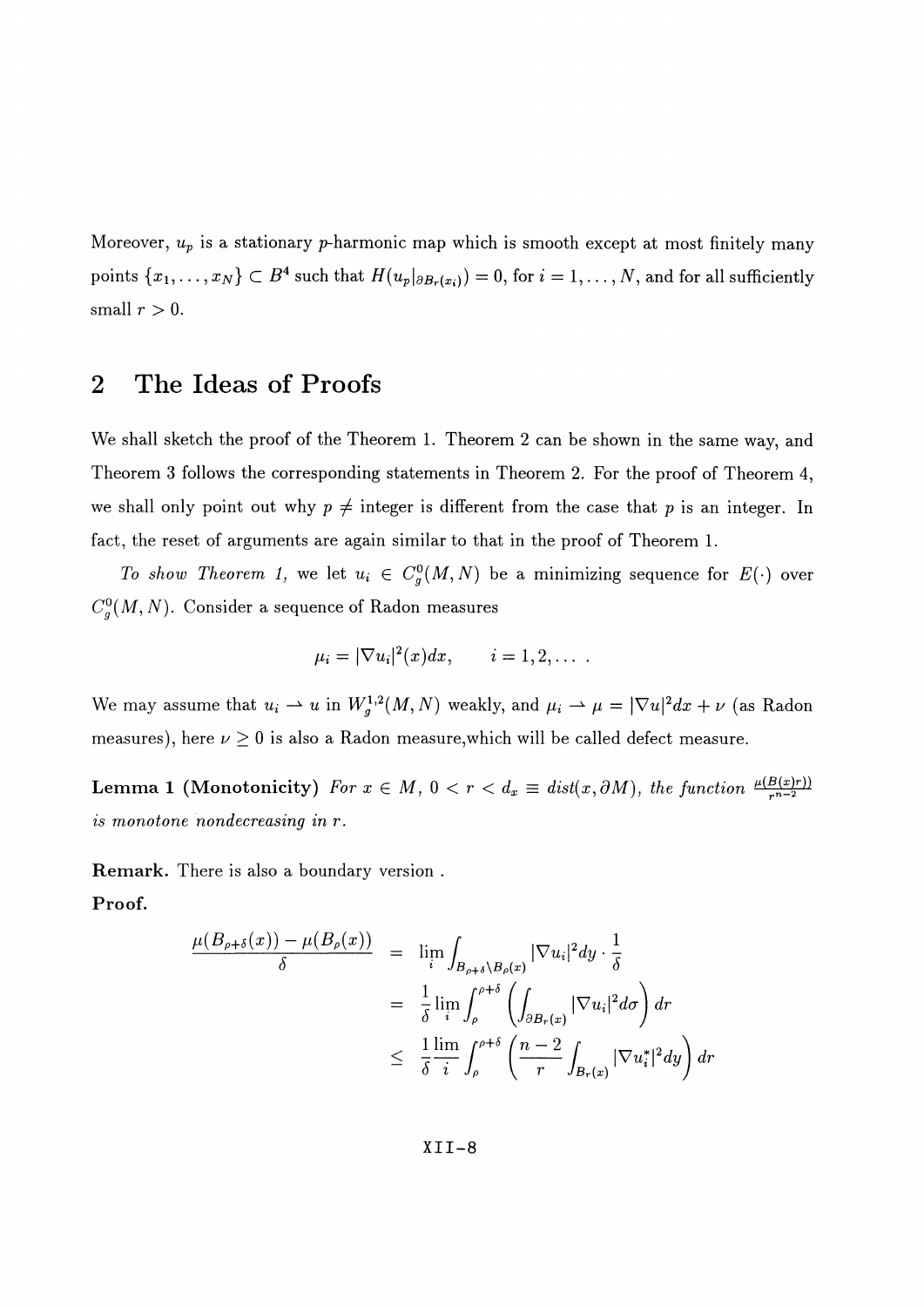$$
\leq \frac{n-2}{\rho+\delta} \int_{\rho}^{\rho+\delta} \left( \frac{\lim}{i} \int_{B_r(x)} |\nabla u_i^*|^2 dy \right) dr
$$
  

$$
\leq \frac{n-2}{\rho+\delta} \frac{1}{\delta} \int_{\rho}^{\rho+\delta} \mu(B_r) dr.
$$

Here  $u^*$  is the homogeneous degree zero extension of u on  $\partial B_r(x)$  into  $B_r(x)$ . The last inequality is valid because one can easily replace  $u^*$  by  $\bar{u}_i$  which is equal to  $u^*$  on  $B_r(x)\Bigr\setminus B_{r/2}(x)$ and which is continuous inside  $B_r(x)$ . Moreover, one may choose  $\bar{u}_i$  so that

$$
\int_{B_r(x)} |\nabla \bar{u}_i|^2 dy \leq \frac{1}{i} + \int_{B_r(x)} |\nabla u_i^*|^2(y) dy, \quad \text{for } i = 1, 2, \dots
$$

The conclusion of the Lemma 1 follows as usual.

Lemma 2 (small energy regularity) *There is an*  $\varepsilon_0 > 0$  such that  $\frac{\mu(B_r(x))}{r^{n-2}} \leq \varepsilon_0$  implies *that u is smooth in*  $B_{r/2}(x)$  *and*  $\nu \equiv 0$  *on*  $B_{r/2}(x)$ *.* 

The proof of this lemma is somewhat long. It is done by an inductive argument. Starting with  $n = \dim M = 3$ . Here one uses an argument of Almgren-Lieb [AL]. Indeed, by choosing a suitable  $\rho \in \left(\frac{r}{2}, r\right)$  so that

$$
\int_{\partial B_{\rho}(x)} |\nabla u_i|^2 d\sigma \leq \varepsilon_0 \qquad \text{(and } \varepsilon_0 \text{ sufficiently small}\text{)},
$$

then  $\bar{u}_i$  a map that minimizes  $E(\cdot)$  over  $B_\rho(x)$  with  $\bar{u}_i = u$  on  $\partial B_\rho(x)$  is smooth inside  $B_\rho(x)$ (cf. [AL]). Therefore,

$$
\mu(B(x,\rho)) = \lim_i \int_{B_\rho(x)} |\nabla u_i|^2 dy = \int_{B_\rho(x)} |\nabla \bar{u}|^2 dy.
$$

Here  $\bar{u} = \lim_{i} \bar{u}_i$  (one may assume this limit exists). Thus  $\nu \equiv 0$  and  $u = \bar{u}$  on  $B_\rho$ . This proves lemma for *n* = 3.

When  $n \geq 4$  one needs the following: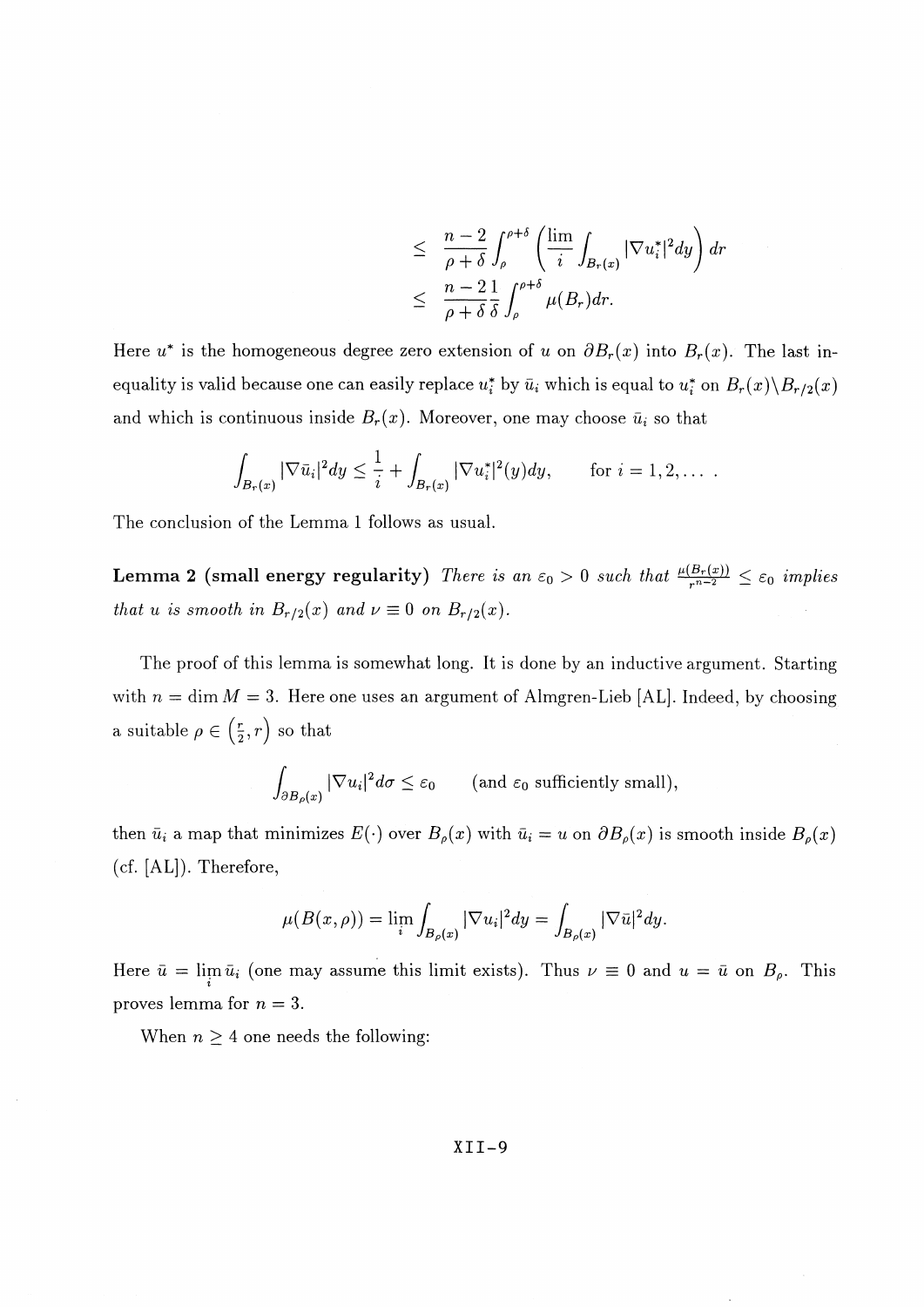**Sublemma** (Schoen-Uhlenbeck type Lemma)

$$
\frac{\mu(B(x,r))}{r^{n-2}} \leq \theta \frac{\mu(B(x,2r))}{(2r)^{n-2}} + C(\theta) \frac{\int_{B_{2r}(x)} |u - \bar{u}_{2r}|^2 dy}{r^n},
$$

for any  $\theta \in (0,1/2)$ , whenever

$$
\frac{\mu(B(x,2r))}{(2r)^{n-2}} \leq \varepsilon_1
$$
, for some positive  $\varepsilon_1$ .

The proof of above lemma follows from a modified construction of Schoen-Uhlenbeck (cf.

[SU, §4]). This lemma combines with usual arguments yield the following important estimate:  
\n(\*)  
\n
$$
E(u,r) \equiv \frac{\int_{B_r(x)} |\nabla u|^2 dy}{r^{n-2}} \leq C \int_{B_{2r}(x)} |u - \bar{u}_{2r}|^2 dy.
$$

Now the conclusions of Lemma 2 follows from (\*) and a blow-up argument in the usual regularity theory for harmonic maps.

In order to complete the proof of Theorem 1, we need the following.

**Lemma 3 (Rectifibility Lemma)** Let  $\sum = \{x \in M: \Theta^{n-2}(\mu, x) \ge \varepsilon_1 > 0\}$ , then  $\sum$  is *rectifiable with respect to*  $H^{n-2}$ *-measure.* 

Here  $\Theta^{n-2}(\mu, x) = \lim_{r \downarrow 0} \frac{\mu(B(x,r))}{r^{n-2}}$ . By the monotonicity lemma we know  $\Theta^{n-2}(\mu, x)$  exists for all  $x \in M$  and is an upper-semicontinuous function of  $x \in M$ . Moreover, whenever  $\Theta^{n-2}(\mu, x) > 0$ ,  $\Theta^{n-2}(\mu, x) \geq \varepsilon_0$ , via the small energy regularity lemma. Here we may assume  $\varepsilon_0 > \varepsilon_1 > 0$ . We note that the conclusion of Lemma 3 follows from a very deep theorem of D. Preiss [P]. The latter also based on earlier works of J. Marstrand and P. Mattila (see references in [P]).

But here we can give a direct, simple, self-contained proof of this result. It can be divided into three steps.

**Step I.** Existence of weak-tangent  $(n-2)$ -planes for  $\nu$  - a.e. x.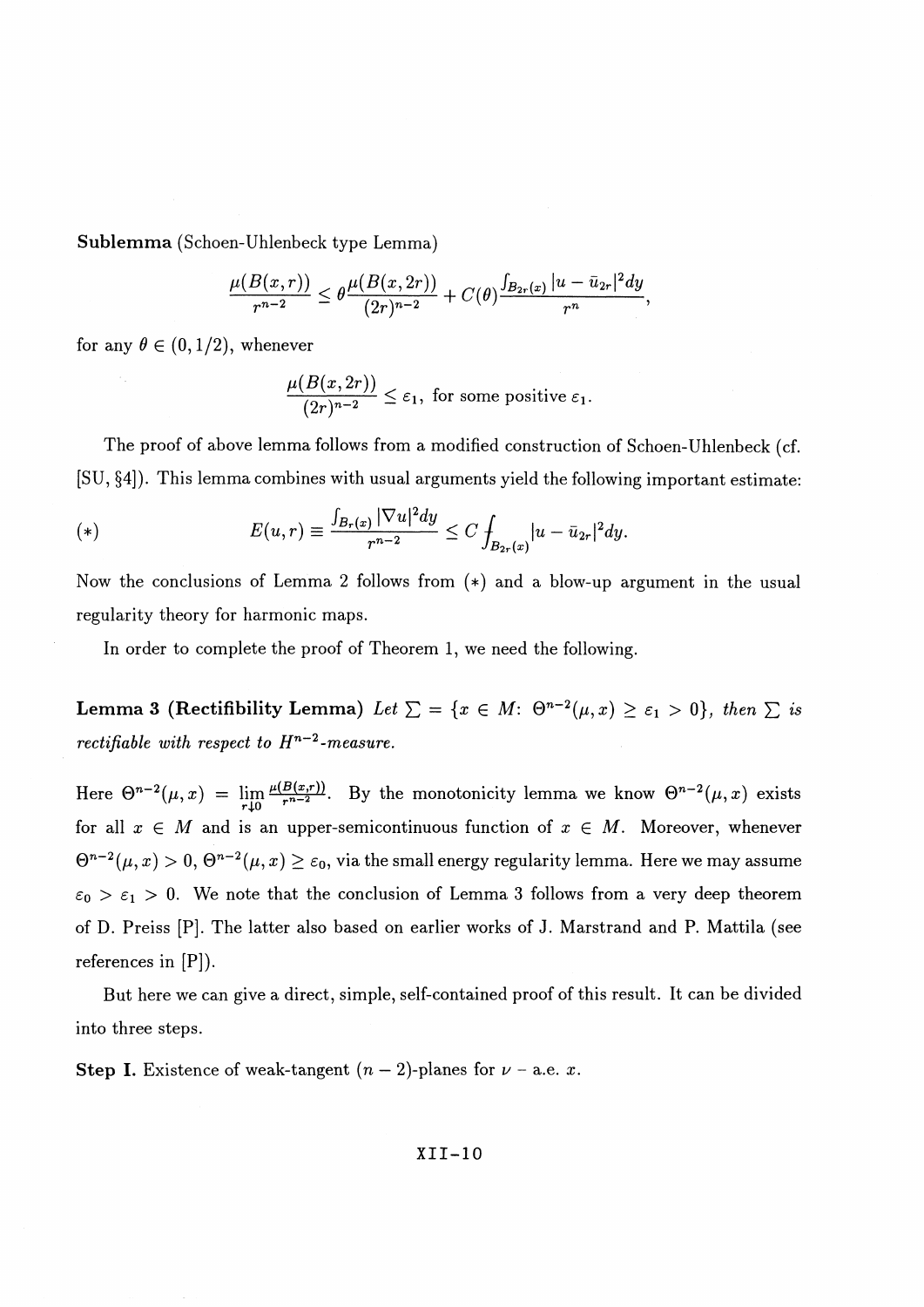That is for  $\nu$  - a.e.  $x \in M$ , and for any  $\delta > 0$  there is a  $\delta_x > 0$ , such that, if  $0 < r < \delta_x$ , then there is  $(n-2)$ -plane  $V_r$  passes through x such that

$$
\nu(B(x,r)-V_r^{\delta}) \leq \varepsilon(r) \to 0, \text{ as } r \to 0^+.
$$

Here  $V^{\delta}_{r}$  is the  $\delta$ -neighborhood of  $V_{r}$ . The proof of this statement is to make a good use of the monotonicity lemma.

**Step II.** Suppose  $E \subset \sum$  is purely unrectifiable, then  $H^{n-2}(P_V(E)) = 0$  for any  $V \in$  $GL(n, n - 2)$ . Here  $P_V$  denotes the orthogonal projection onto the  $(n - 2)$ -plane V in R<sup>n</sup>

The proof of above statement is to use the weak-tangent property of  $\Sigma$  and a covering argument which is somewhat standard in the geometric measure theory.

 $\frac{H^{n-2}(P_V(E \cap B(x,r)))}{r^{n-2}} > 0$  for  $\nu$  - a.e.  $x \in E$ .  $r+0$   $v \in GL(n,n-2)$ 

The conclusion of Lemma 3 follows form Step II and III combined with the structure theorem [F].

The proof of Step III is based on energy comparison argument. Here one needs to rule out the so-called "Bar-Bell" picture in the construction of [HL] for the "gap-phenomena". It is the same construction but for exactly opposite purpose as we are now looking for minimizers among continuous maps.

Finally we want to apply the following result of Marstrand in order to show  $\nu \equiv 0$  in the statements of Theorem 4. Also the compactness of such p-energy minimizers follows.

**Lemma 4** If  $\mu \geq 0$  is a Radon measure with  $\frac{\mu(B(x,r))}{r^n-p}$  monotone nondecreasing in r, and if *for*  $\mu$  - *a.e.*  $x \in spt\mu$ ,  $\Theta^{n-p}(\mu, x) \geq \varepsilon_0$  *for a positive number*  $\varepsilon_0$ *, then n – p is an integer. We refer the readers to [L] for more detailed proofs.*

### Acknowledgement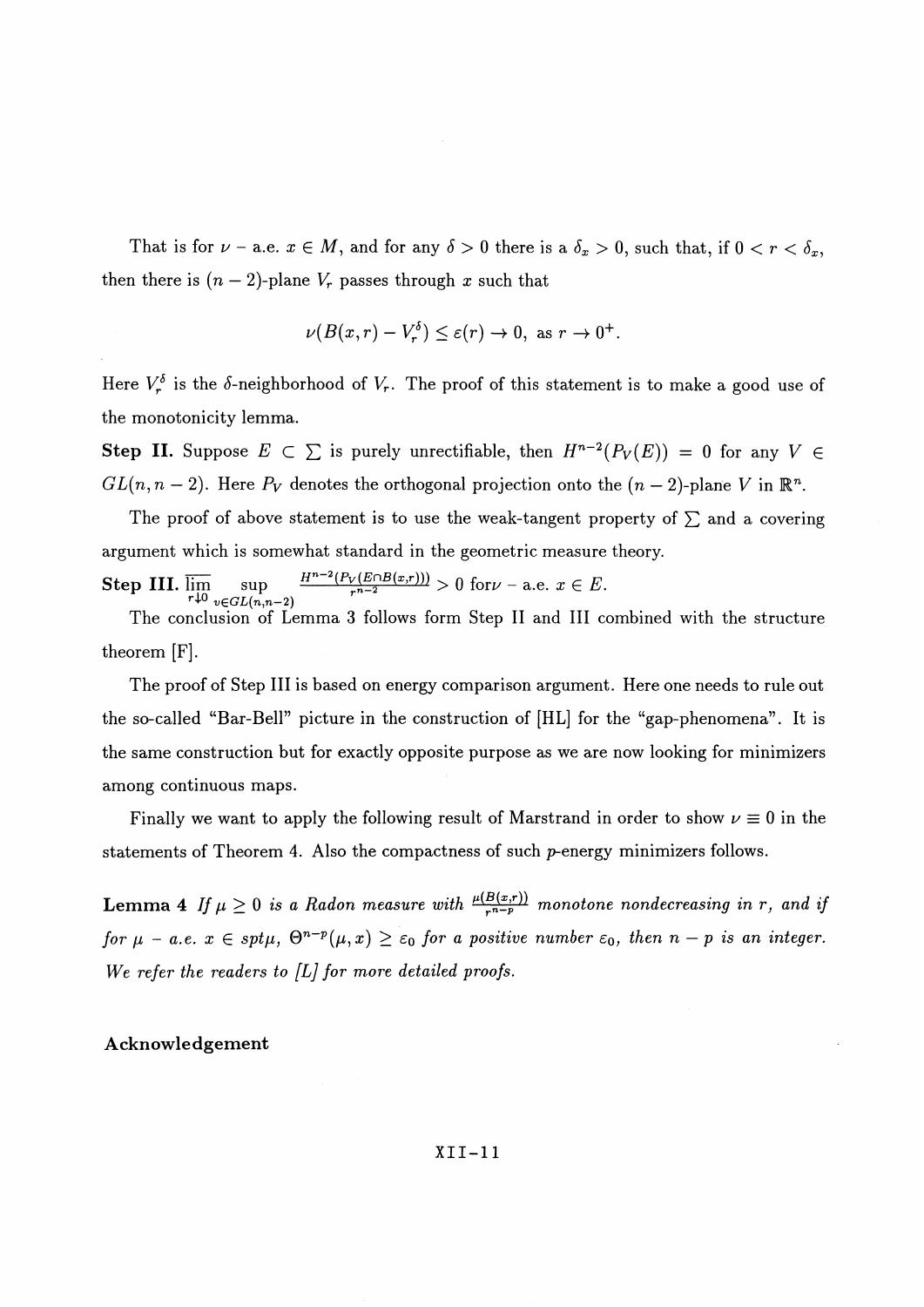The author wishes to thank Professor P. Bolley and Professor F. Nicoleau for the invitation to the Saint Jean de Monts 1996, and for their warm hospitality. The research is also partially supported by a NSF grant.

## References

- [AL] F. Almgren, and E. Lieb, *Singularities of energy minimizing maps from the ball to the sphere: examples, counterexamples, and bounds.* Annals of Math. (2) **128,** 1988, no. 3, 483-530.
- [B] F. Bethuel, *The approximation problem for Sobolev maps between two manifolds,* Acta Math. **167,** 1991, 153-206.
- [B2]  $A$  *Characterization of maps in*  $H^1(B^3, \mathbb{S}^2)$  which can be approx*imated by smooth maps, Ann. Inst. H. Poincaré, Anal. Nonlineaire 7, 1990, 4,* 269-286.
- [BCDH] F. Bethuel, J. M. Coron, F. Demengel, and F. Helein, A *cohomological criterion for density of smooth maps in Sobolev spaces between two manifolds, Nematics \_\_\_\_\_\_\_\_\_*, ed. by J. M. Coron et al., NATO ASI Series, Kluwer Academic Publishers, 1990.
- [Bu] F. Burstal, *Harmonic maps of finite energy from noncompact manifolds,* J. London Math. Soc. **30,** 1984, 361-370.
- [BBC] F. Bethuel, H. Brezis, and J. M. Coron, *Relaxed energies for harmonic maps, Variational Methods,* 1988, 37-52, Birkhauser, Boston, MA, 1990.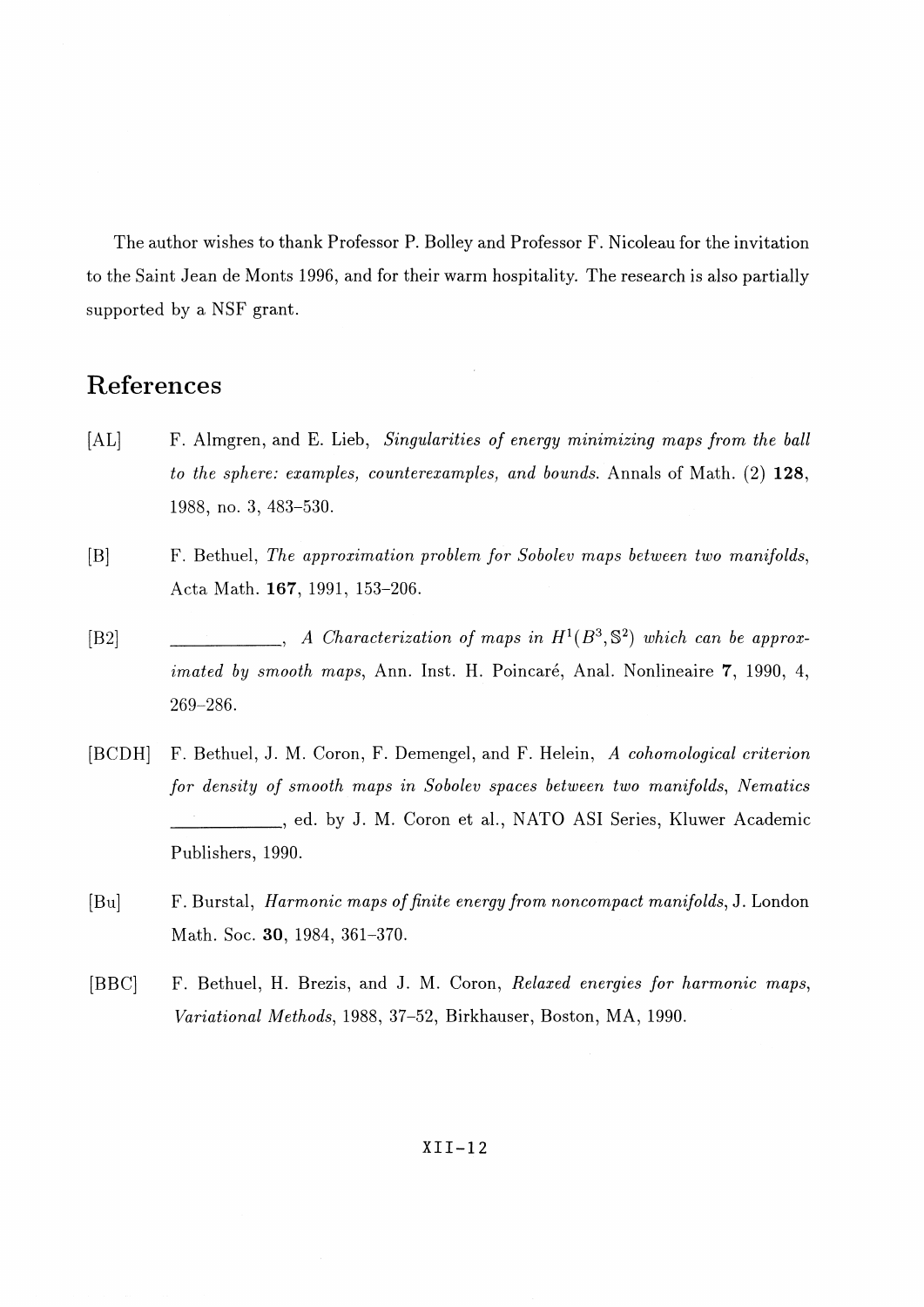- [CG1 J. M. Coron, and R. Gulliver, *Minimizing p-harmonic maps into spheres,* J. Reine Angrew Math. **401,** 1989, 82-100.
- [GMS] M. Giaquinta, L. Modica, and J. Soucek, *The Dirichlet energy of mappings with values into the sphere,* Manuscripta Math. **65,** 1989, 4, 489-507.
- [GMS2] \_\_\_\_\_\_\_\_\_, *The gap phenomenon for variational integrals in Sobolev spaces,* preprint 1991.
- [HL] R. Hardt, and F. H. Lin, *Mapping minimizing the L<sup>p</sup> -norm of the gradient,* Comm. Pure and Appl. Math. **40,** 1987, 555-588.
- [HL2]  $\qquad \qquad \qquad \ldots$  A remark on  $H^1$ -mappings, Manuscripta Math. **56**, 1986, no. 1, 1-10.
- [HLP] R. Hardt, F. H. Lin, and C. C. Poon, *Axially symmetric harmonic maps minimizing a relaxed energy,* Comm. Pure and Appl. Math. **45,** 1992, 417-459.
- [L] F. H. Lin, *Rectifiability of defect measures, fundamental groups and density of Sobolev maps,* preprint.
- [P] D. Preiss, *Geometry of measures in*  $\mathbb{R}^n$ : *distribution, rectifiability, and densities,* Ann. of Math. (2) **125,** 1987, 537-643.
- [SU] R. Schoen, and K. Uhlenbeck, *A regularity theory for harmonic maps.* J. Diff. Geom. **17,** 1982, 307-335.
- [SU2] \_\_\_\_\_\_\_\_\_, *Approximation theorems for Sobolev mappings,* preprint, 1984.